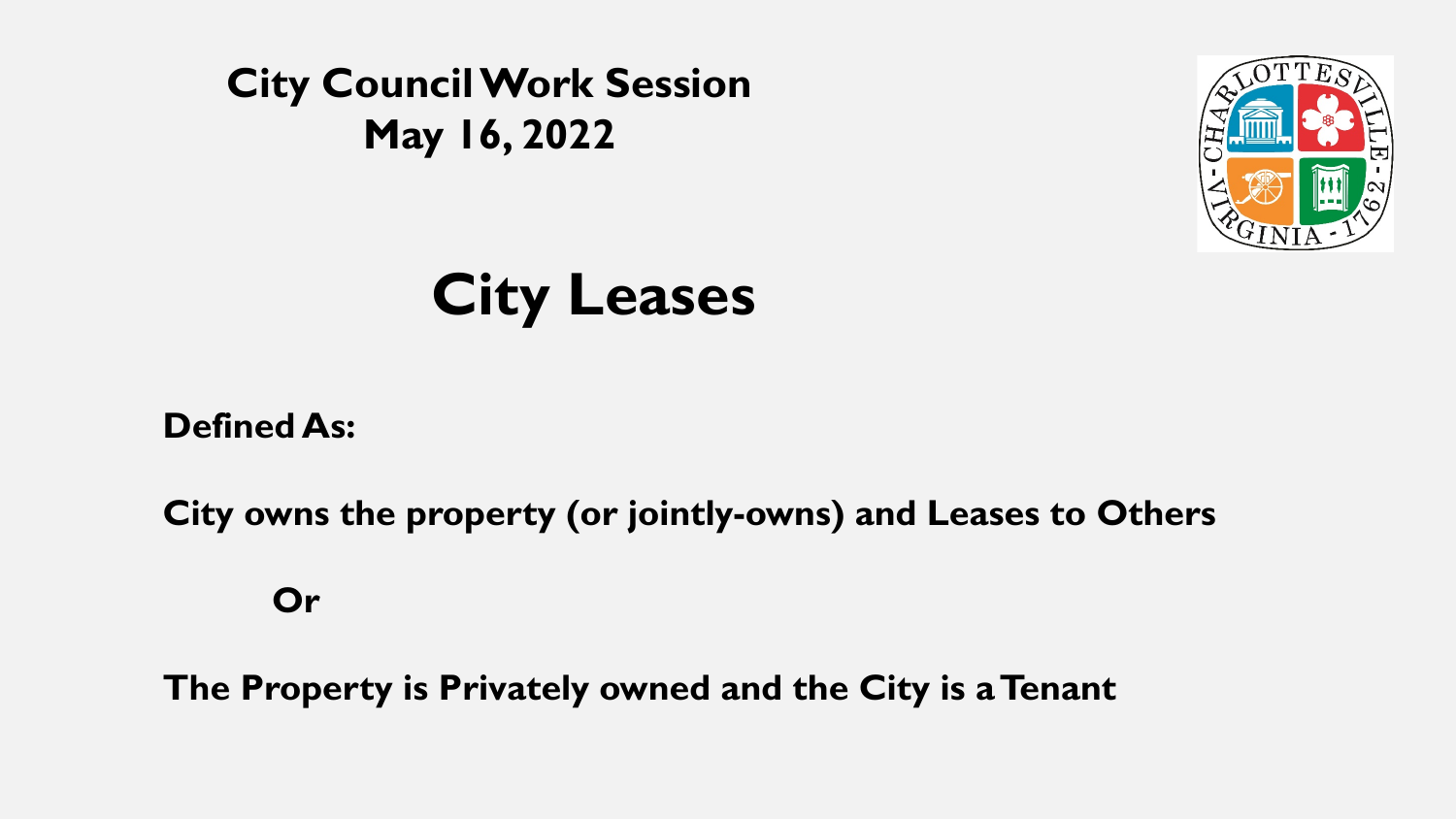# **City Leases:**

- **City is Property Owner – City Leases Property to Other Entity**
	- **Ground Lease**
	- **Building or Building Space**
	- **Both Property and Building**
- **Property is Owned by Private Sector – City is Tenant in the Space**
- **Property is Jointly Owned (typically owned by City & County) – Space is occupied by Other Entity**
- **Other – Land License, MOU, Use Agreement, etc.**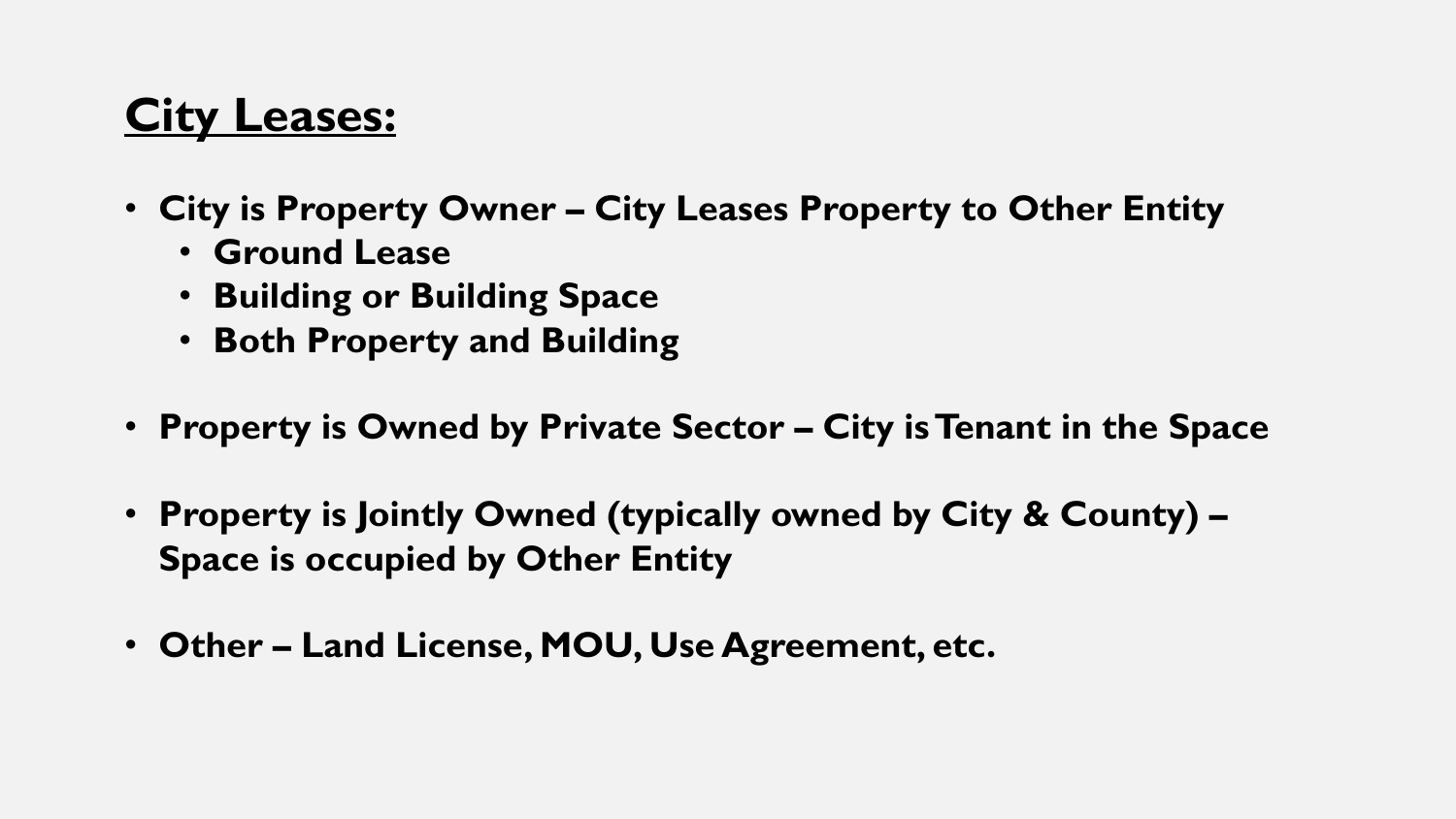### **City Leases:**

#### **NOT INCLUDED: Outdoor Café Space**

- Ø **total active Outdoor Café space leases: 43**
- Ø **approx. total SF of Café space(s): 21,000 square feet**
- Ø **approx. range of SF leased space(s): 48 – 1,350**
- Ø **approx. total Annual rent received: \$115,000**
- Ø **approx. range of Annual rent(s): \$240 - \$6,750**
- Ø **Rents received goes to Parks & Rec maintenance budget**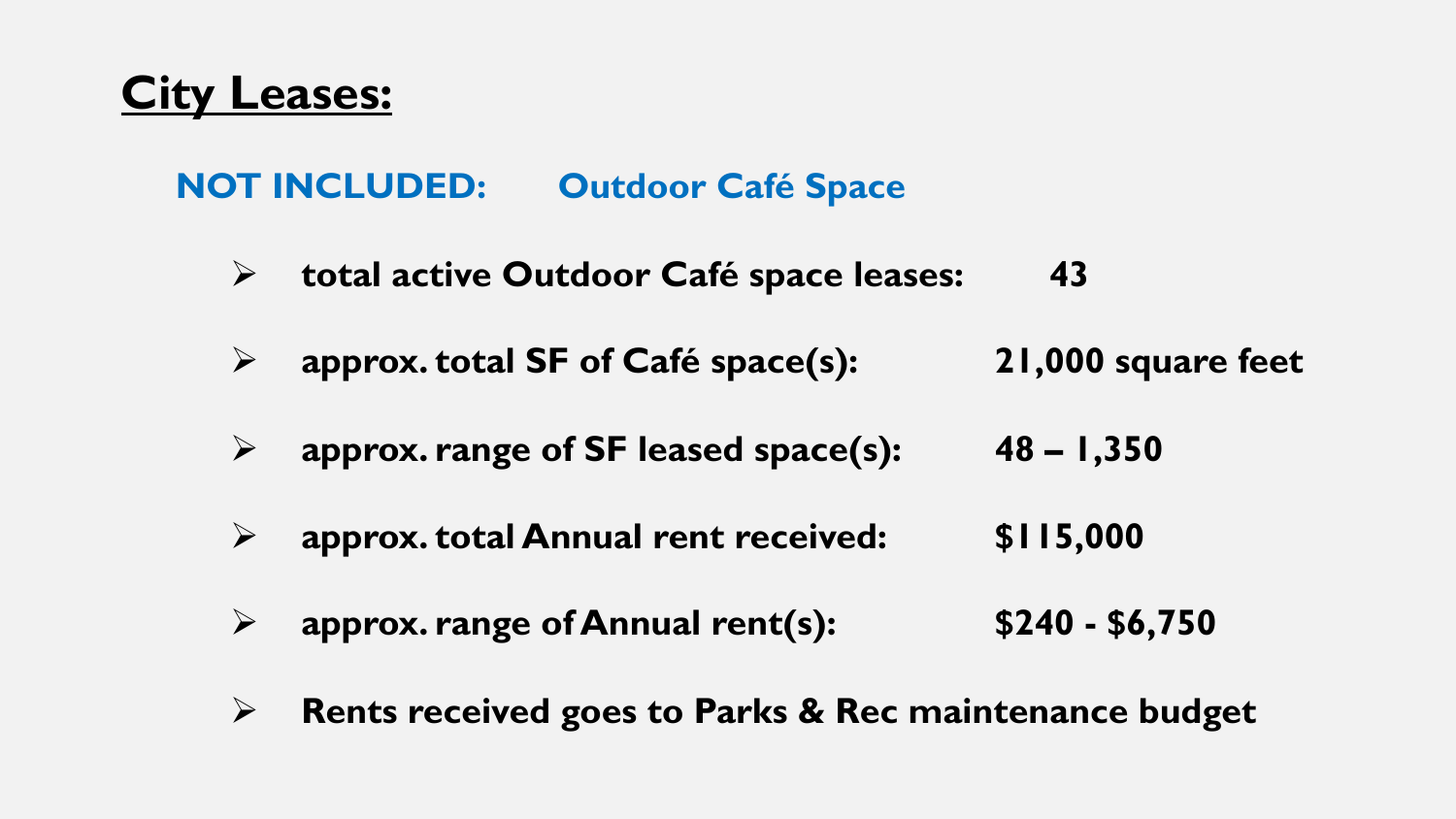# **LEASE FUN FACTS**

- Ø **Approx. Total Building square footage City leases out: 145,275 SF**
- Ø **Approx. Total acreage (Ground Lease) City leases out: 50 ac**
- Ø **Number All Leases, Other, etc.: 51**
- 

Ø **Oldest Active Lease: 1922, Lambeth Pump Station (City is tenant)**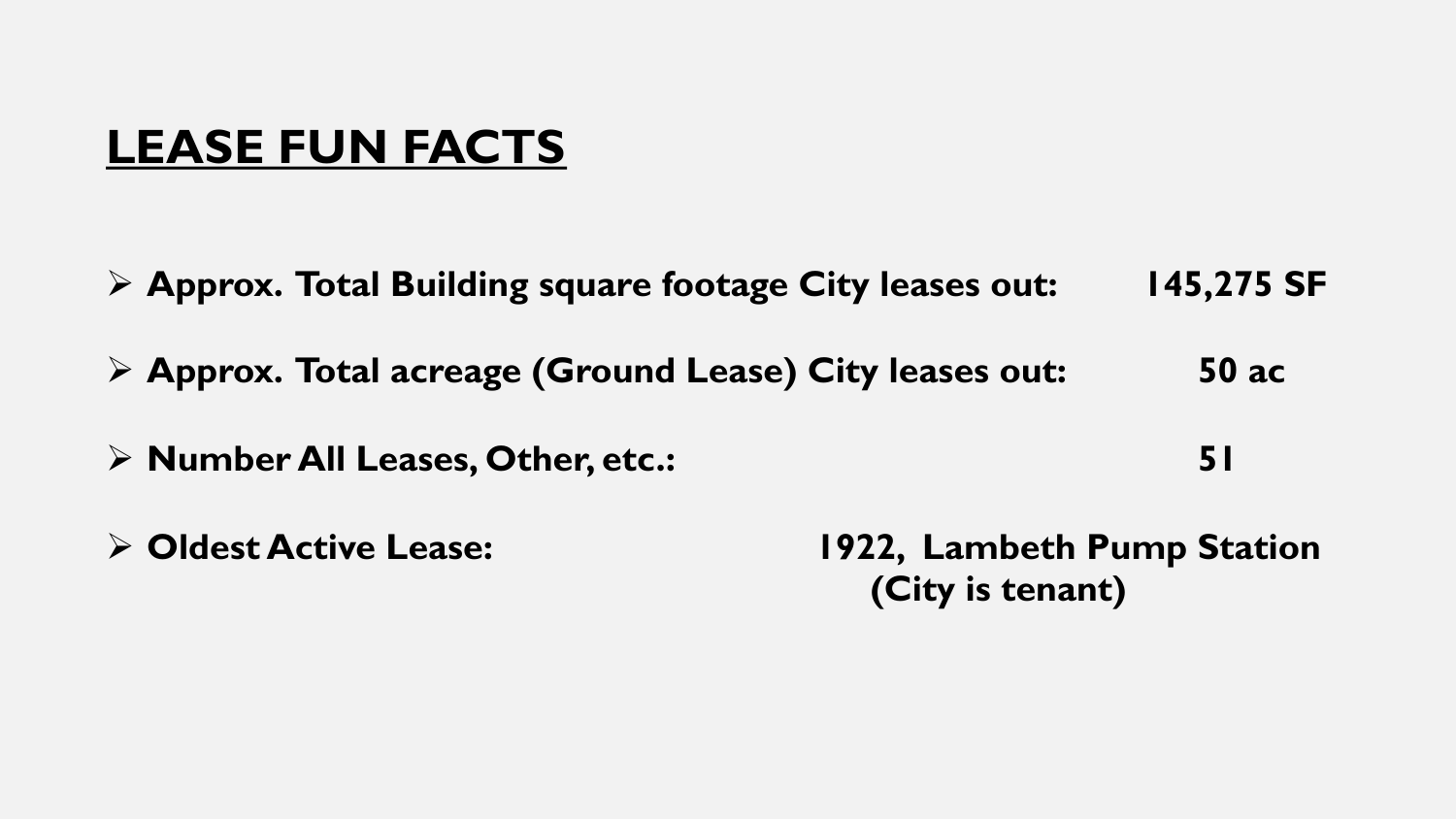# **Disclaimers:**

- Ø **Not always comparing "apples to apples"** Ø **Ex: City as Tenant in Water Street Parking Garage**
- Ø **"Market Values" provided are "best guess" and not verified with appraisals, etc. - Market Values are provided as a range**
- Ø **Some Square Footage (SF) or acreage calculations are "best guess" estimates**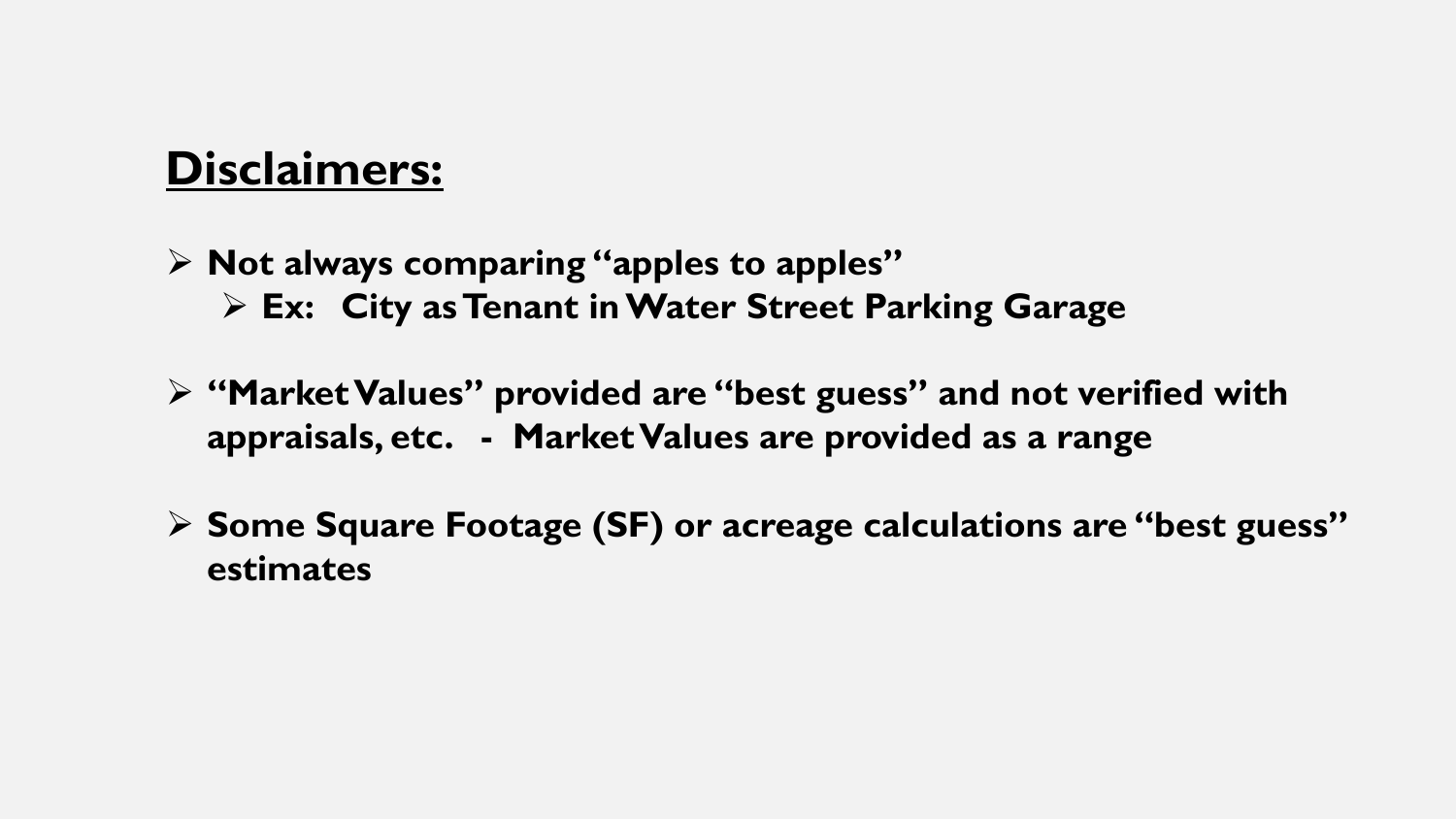#### **SUMMARY**

| <b>Type of Lease</b>                                                                                                                                                                                                                                             | <b>Number of</b><br><b>Agreements</b> |
|------------------------------------------------------------------------------------------------------------------------------------------------------------------------------------------------------------------------------------------------------------------|---------------------------------------|
| City is Property Owner - City Leases Property to Other Entity<br><b>• Ground Leases</b><br><b>Building/Property Leases</b>                                                                                                                                       | 22<br>$\overline{7}$<br>15            |
| <b>Property is Owned by Private Sector - City is Tenant</b><br>• Lease - Building space / storage space<br>Lease - Land/Property/Cell Tower/parking spaces<br>$\bullet$<br>• SubLease (City is Tenant through SubLease Agreement)<br>. City & County Joint Lease | <b>20</b><br>6<br>2                   |
| <b>Property is Jointly Owned (typically owned by City &amp; County) -</b><br><b>Property is Leased or Used by Other Entity</b>                                                                                                                                   | $\mathbf 2$                           |
| <b>Other</b>                                                                                                                                                                                                                                                     | 5                                     |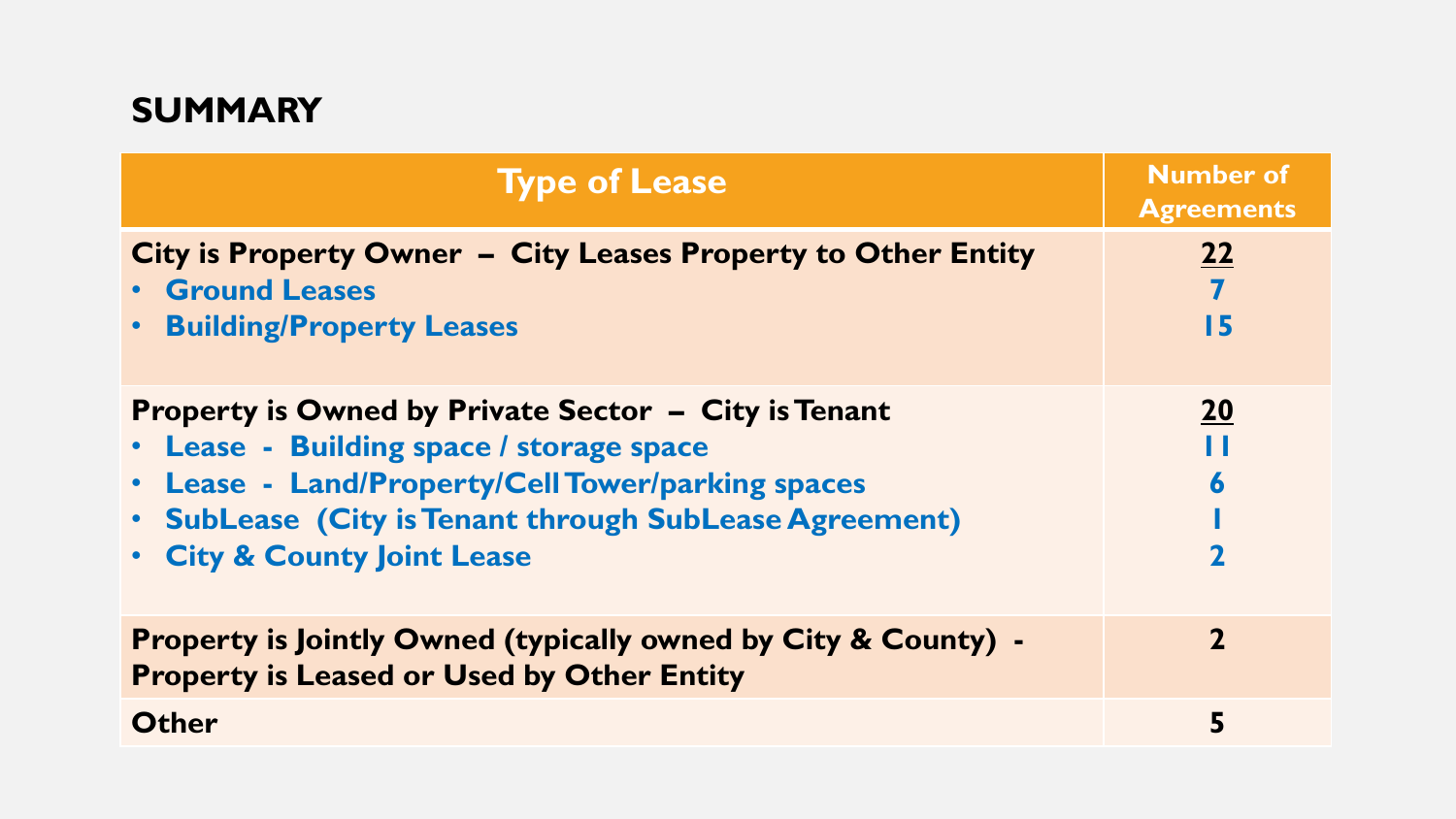| City is Property Owner - City Leases Building/Property to Other<br><b>Entity</b>                  |                              |
|---------------------------------------------------------------------------------------------------|------------------------------|
| <b>Number of Leases (not including Ground Leases or Other)</b>                                    |                              |
| <b>Active Leases</b>                                                                              | <u>17</u>                    |
| <b>Expired Leases (still active occupancy)</b>                                                    | $\overline{4}$               |
| <b>Used with No Lease in Place</b>                                                                |                              |
| <b>Approximate Total Annual Rent (not including Ground</b><br><b>Leases or Other)</b>             | \$580,000                    |
| <b>Approximate Annual Market Value of Leases (not including</b><br><b>Ground Leases or Other)</b> | \$3,000,000 -<br>\$4,000,000 |
| <b>Leases for \$0-1/year</b>                                                                      |                              |
|                                                                                                   |                              |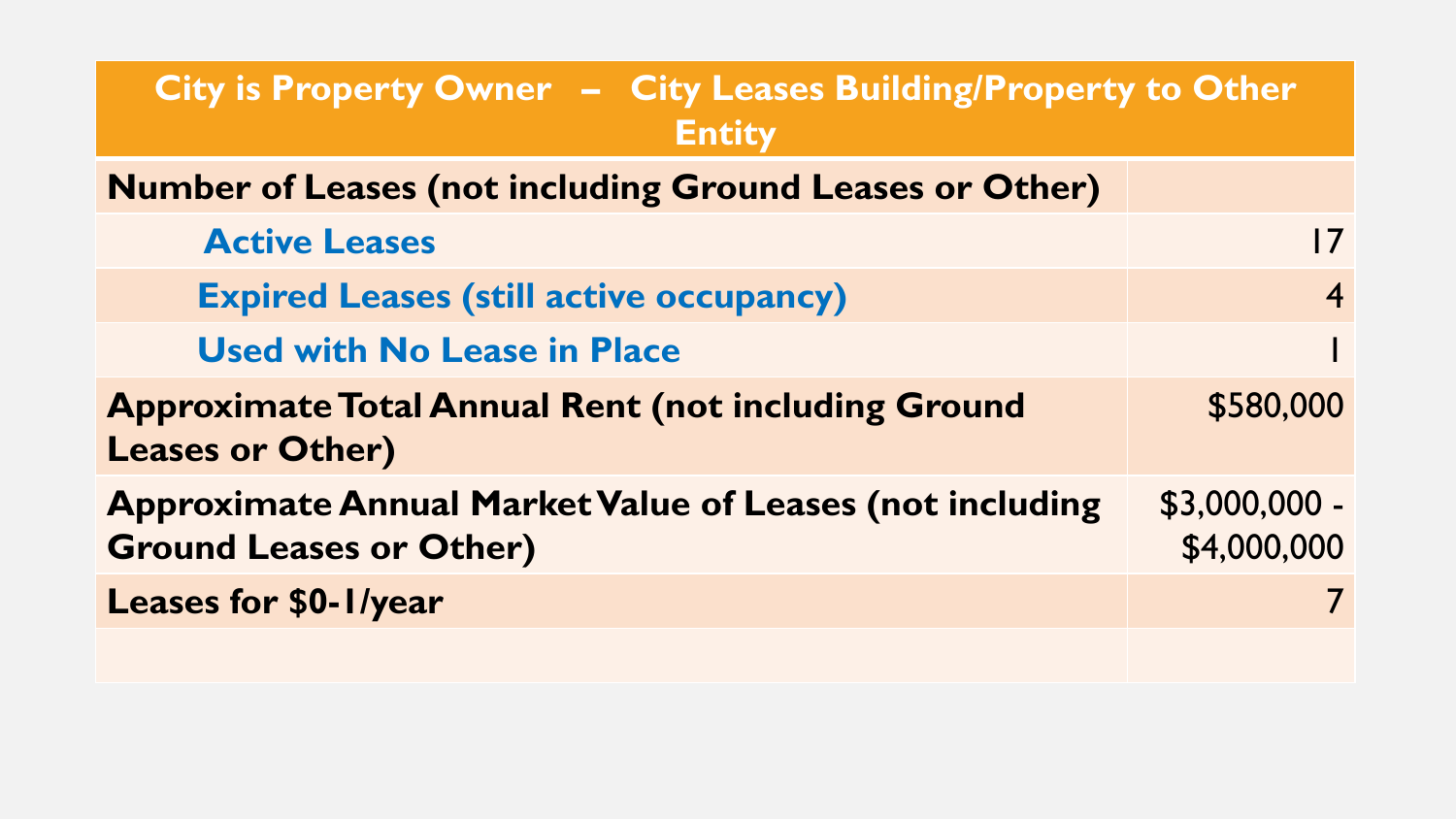| City is Property Owner - City Leases Property                    |                                 |
|------------------------------------------------------------------|---------------------------------|
| <b>Leases for \$0-\$1/year</b>                                   | <b>Market Value (Est.)</b>      |
| <b>First Amendment Monument / Community</b><br><b>Chalkboard</b> | \$605                           |
| <b>Boys &amp; Girls Club</b>                                     | \$24,000-\$48,000               |
| <b>Piedmont Family YMCA</b>                                      | <b>Not determined</b>           |
| <b>Botanical Garden of the Piedmont</b>                          | $$642,074-$<br>\$1,284,149      |
| <b>Charlottesville Albemarle Rescue Squad (CARS)</b>             | <b>Not determined</b>           |
| <b>S&amp;P Global (Lease to CIDA n/k/a CEDA)</b>                 | $$1,423,350 -$<br>\$1,581,500   |
| <b>Charlottesville Pavilion (Lease to CIDA n/k/a CEDA)</b>       | \$653,400 -<br><b>\$980,100</b> |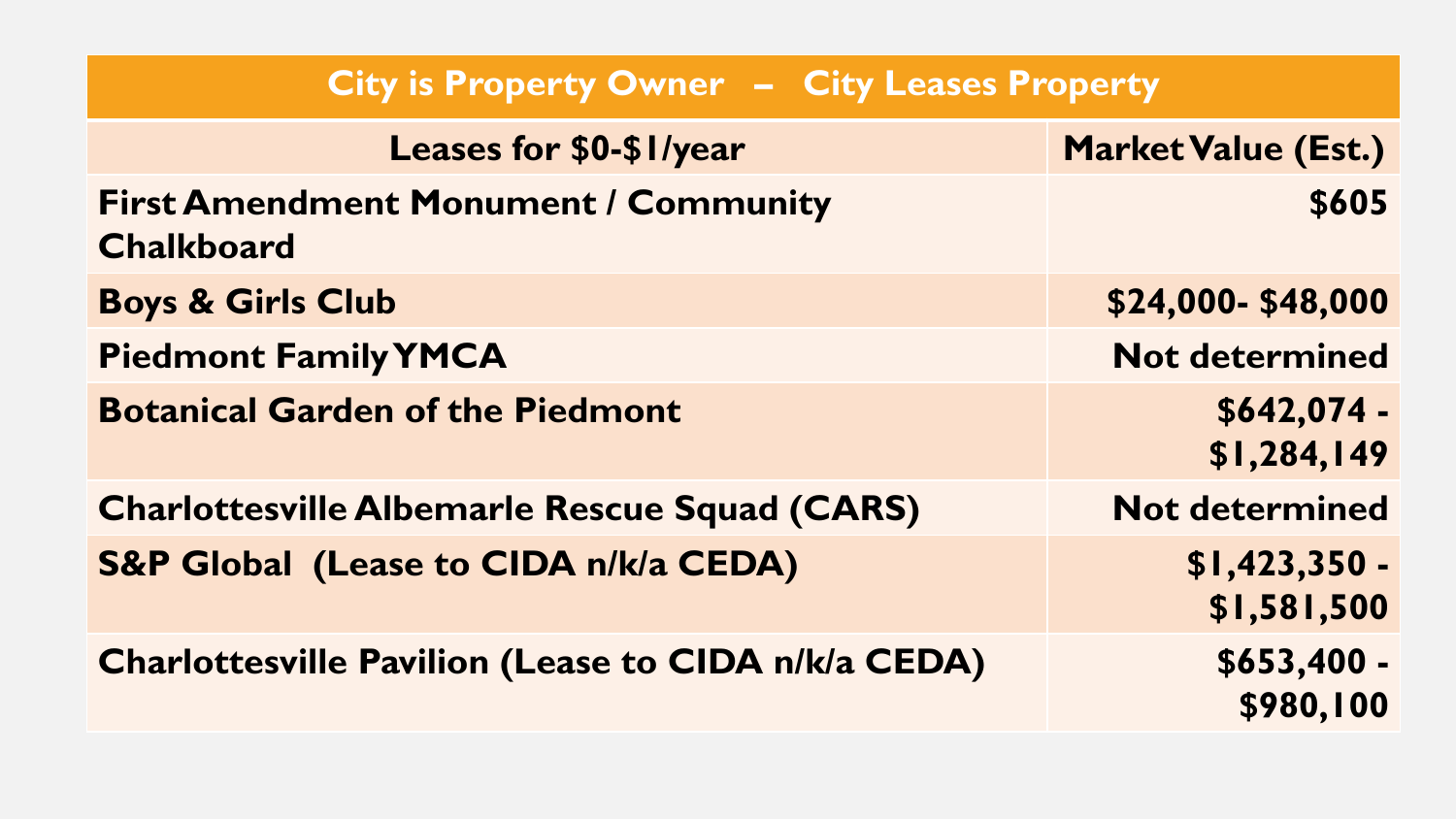| City is Property Owner - City Leases Property                                          |                                     |
|----------------------------------------------------------------------------------------|-------------------------------------|
| <b>Where do the Rent Payments Go?</b>                                                  | Approx.<br><b>Annual Rent/Other</b> |
|                                                                                        |                                     |
| <b>Parking Enterprise Fund</b>                                                         |                                     |
| 801-805 E Market St. (Lucky 7 and Guadalajara)                                         | \$135,000                           |
| all Market Street Parking Garage retail spaces                                         | \$189,000                           |
| <b>CEDA (Charlottesville Economic Development Authority)</b>                           |                                     |
| <b>Charlottesville Pavilion (*additional rent to commence after loan</b><br>repayment) | <b>SIOO*</b>                        |
| <b>S&amp;P Global</b>                                                                  | \$240,000                           |
|                                                                                        |                                     |
| <b>General Fund</b>                                                                    | \$15,900                            |
|                                                                                        |                                     |
| * Not including Ground Leases or Other                                                 |                                     |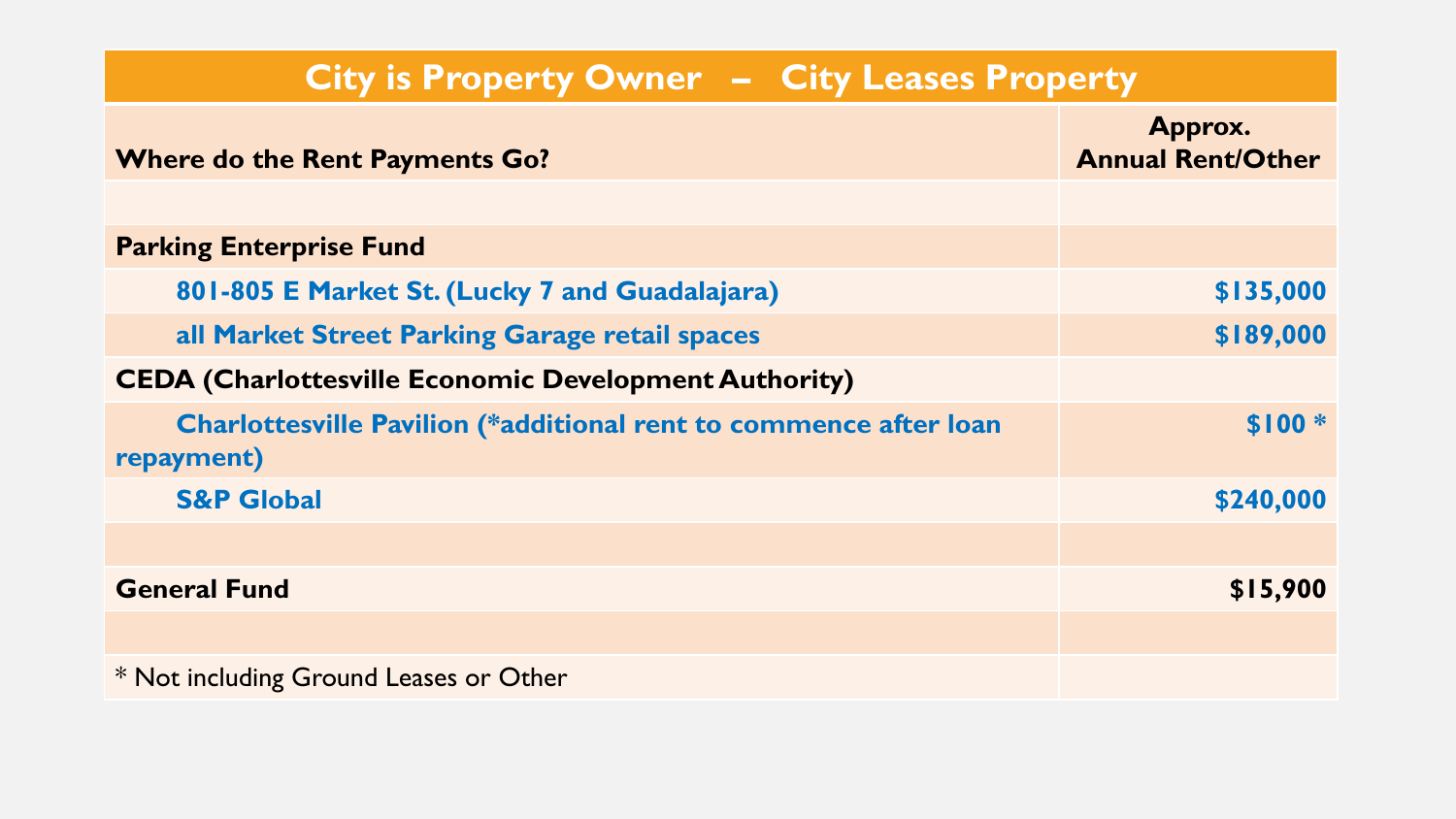| <b>Property is Owned by Private Sector - City is Tenant</b> |             |
|-------------------------------------------------------------|-------------|
| <b>Number of Leases</b>                                     |             |
| <b>Active Leases</b>                                        | <b>18</b>   |
| <b>Expired Leases (still active Occupancy)</b>              |             |
| <b>Approximate Total Annual Rent Paid</b>                   | \$1,270,000 |
| <b>Leases for \$0-\$1/year</b>                              |             |
|                                                             |             |
|                                                             |             |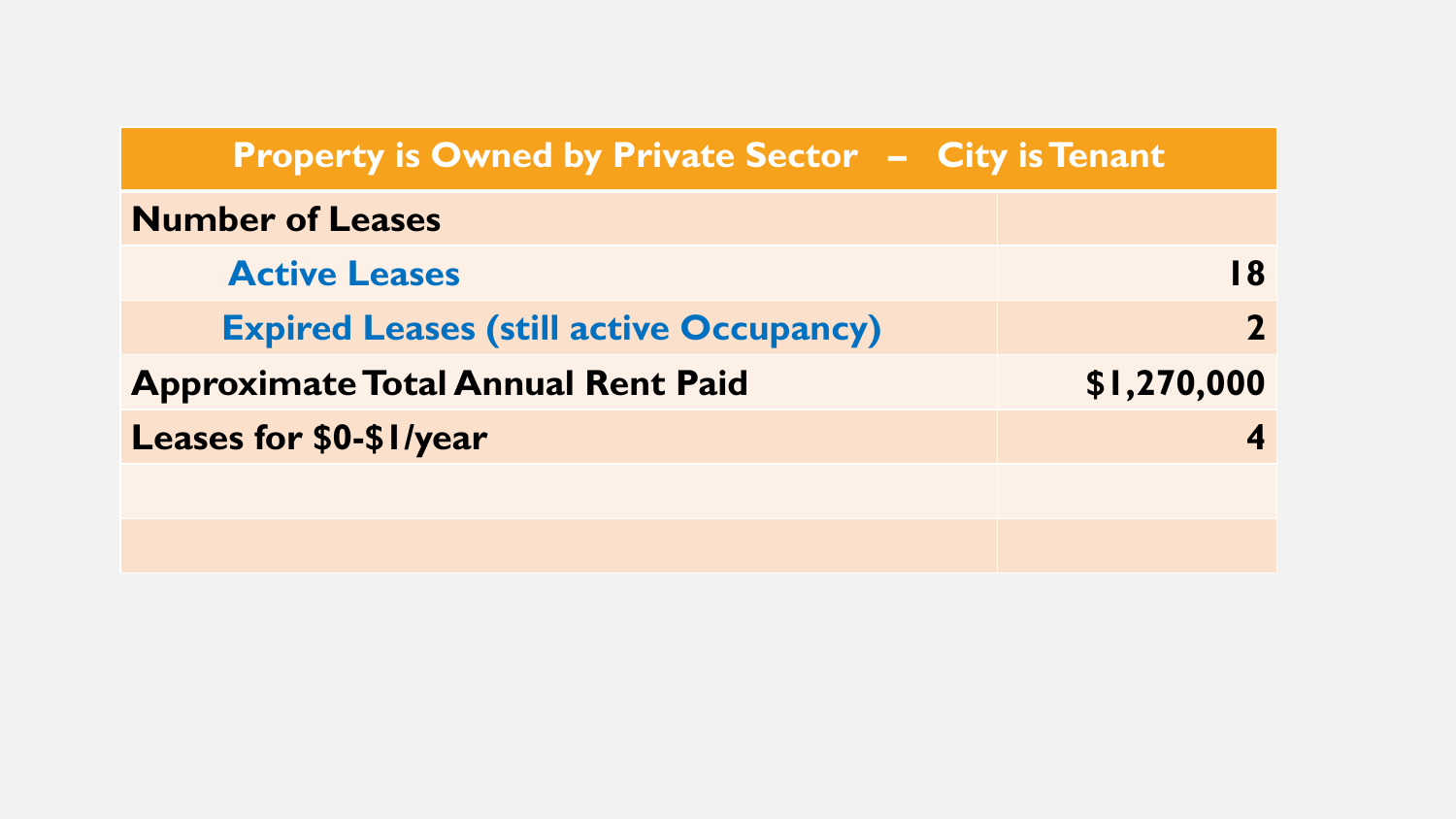| <b>Property is Jointly Owned (typically owned by City &amp; County) - Tenant</b><br>is Other Entity |  |
|-----------------------------------------------------------------------------------------------------|--|
| <b>Number of Properties</b>                                                                         |  |
|                                                                                                     |  |
| <b>Others - Not Included (examples)</b>                                                             |  |
| <b>Libraries</b>                                                                                    |  |
| <b>Court System</b>                                                                                 |  |
| <b>CATEC</b>                                                                                        |  |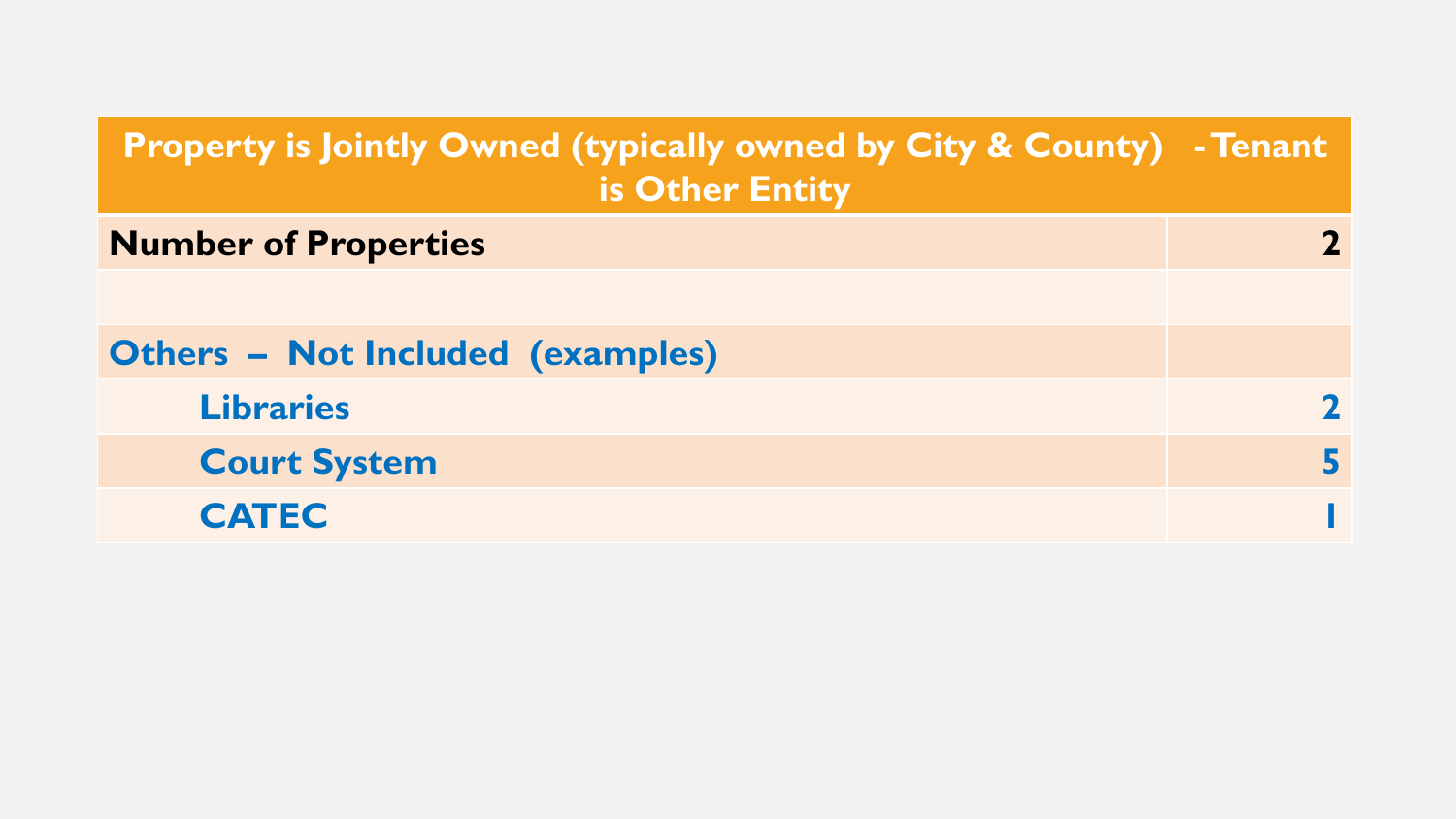#### **Other**

| <b>Type of Lease / Agreement</b>      | <b>Number of</b><br><b>Agreements</b> |
|---------------------------------------|---------------------------------------|
| (Land) License/Use Agreement          |                                       |
| <b>MOU - Dept. of Social Services</b> |                                       |
| Jefferson School City Center          |                                       |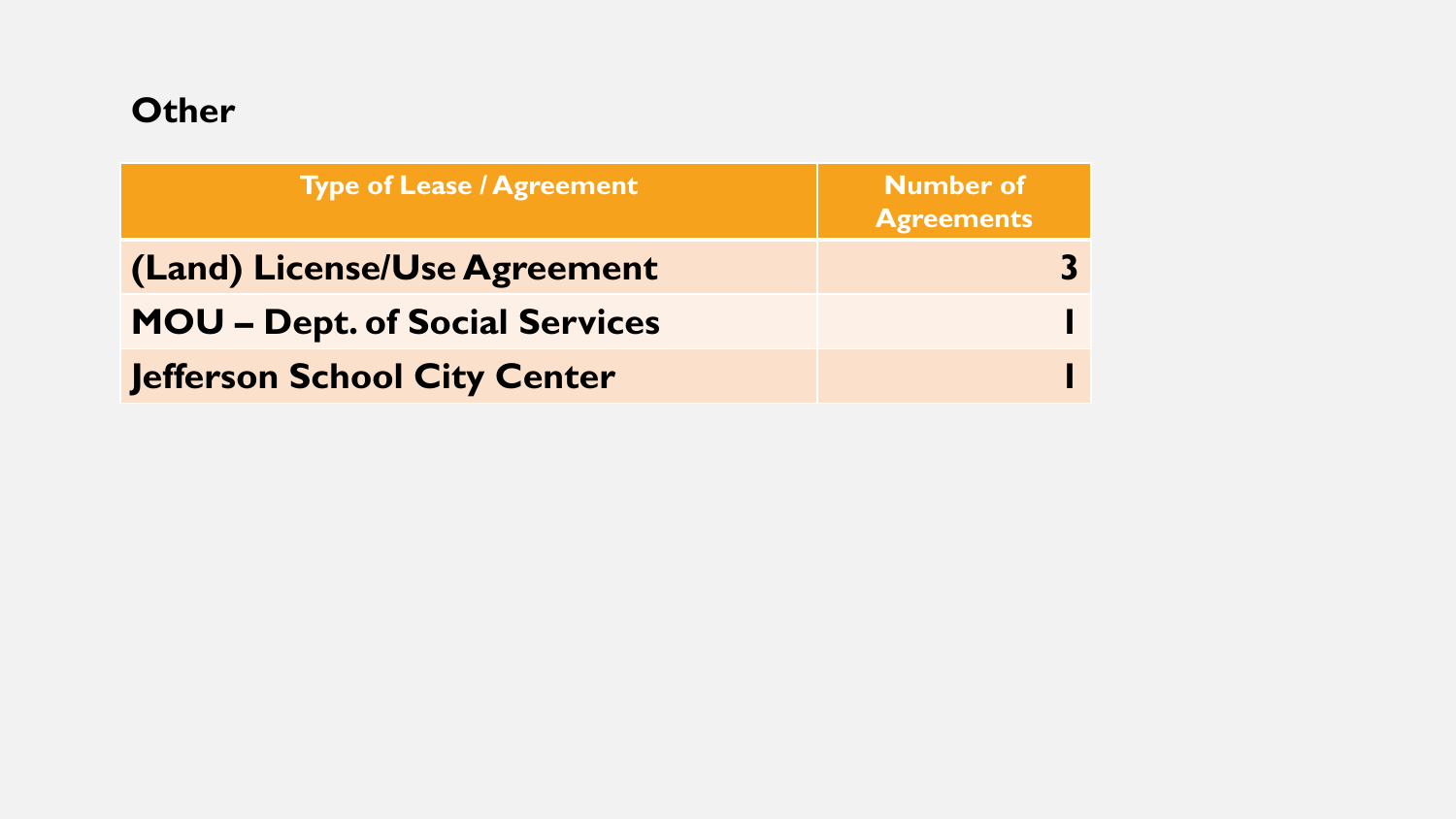# **Current Challenges with Leases:**

- **Need for Point Person**
- **Need for consistent policies/procedures:**
	- **Lease creation/renewal**
	- **Lease rates**
		- **Standardized lease rates**
		- **Currently we don't typically collect % increases**
	- **Property inspections**
	- **Tenant and City responsibilities (i.e. maintenance & repairs, etc.)**
- **Need for system to track Lease Renewals**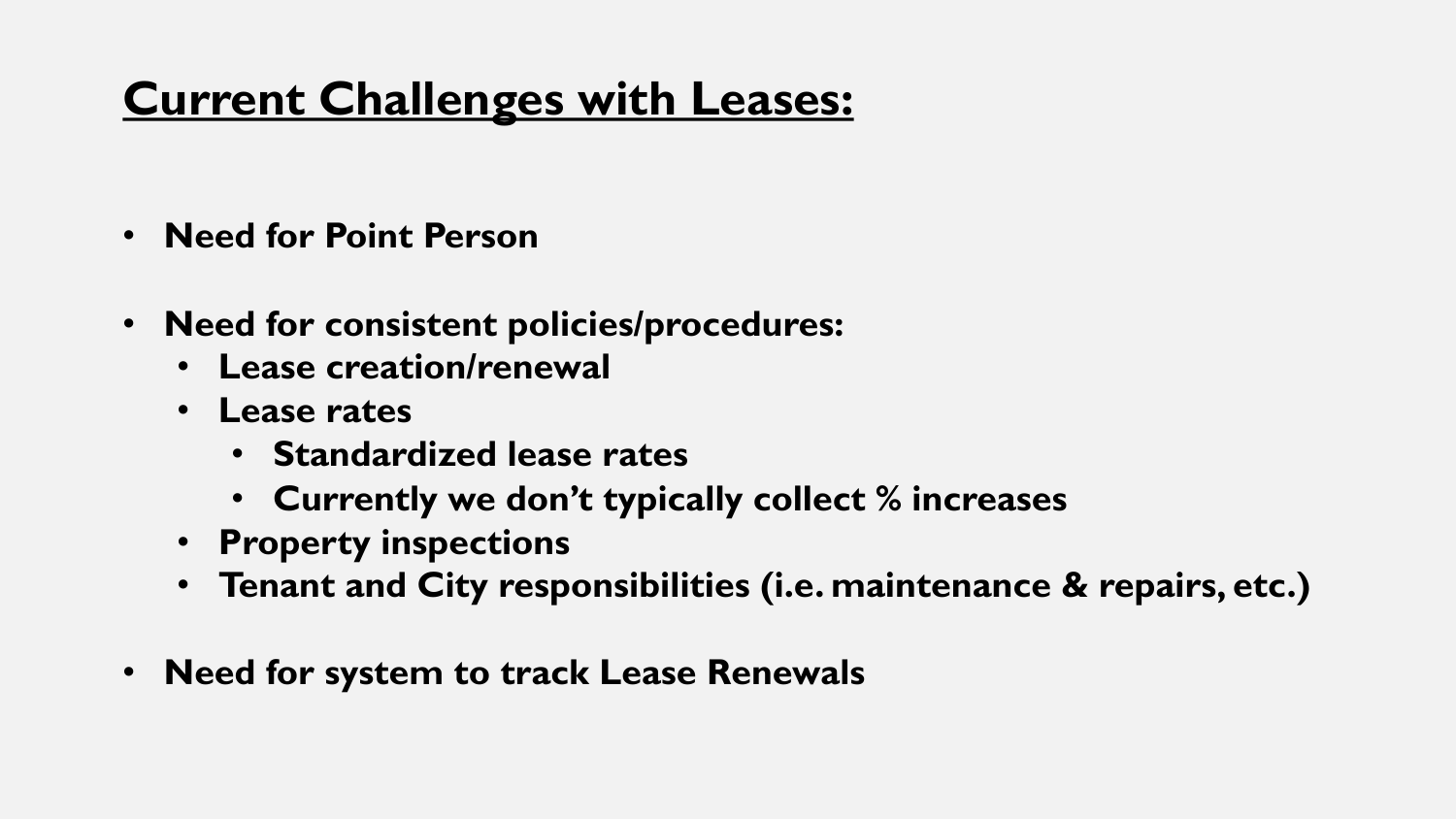# **Current Challenges with Leases:**

- **Need for system to track Rent Payments and increases in Rent**
- **Need for system to track Property Inspections**
- **Need for system to track Maintenance Requests and track Maintenance costs to the City**
- **Need for information on updated Market Value for city-owned properties during lease discussions**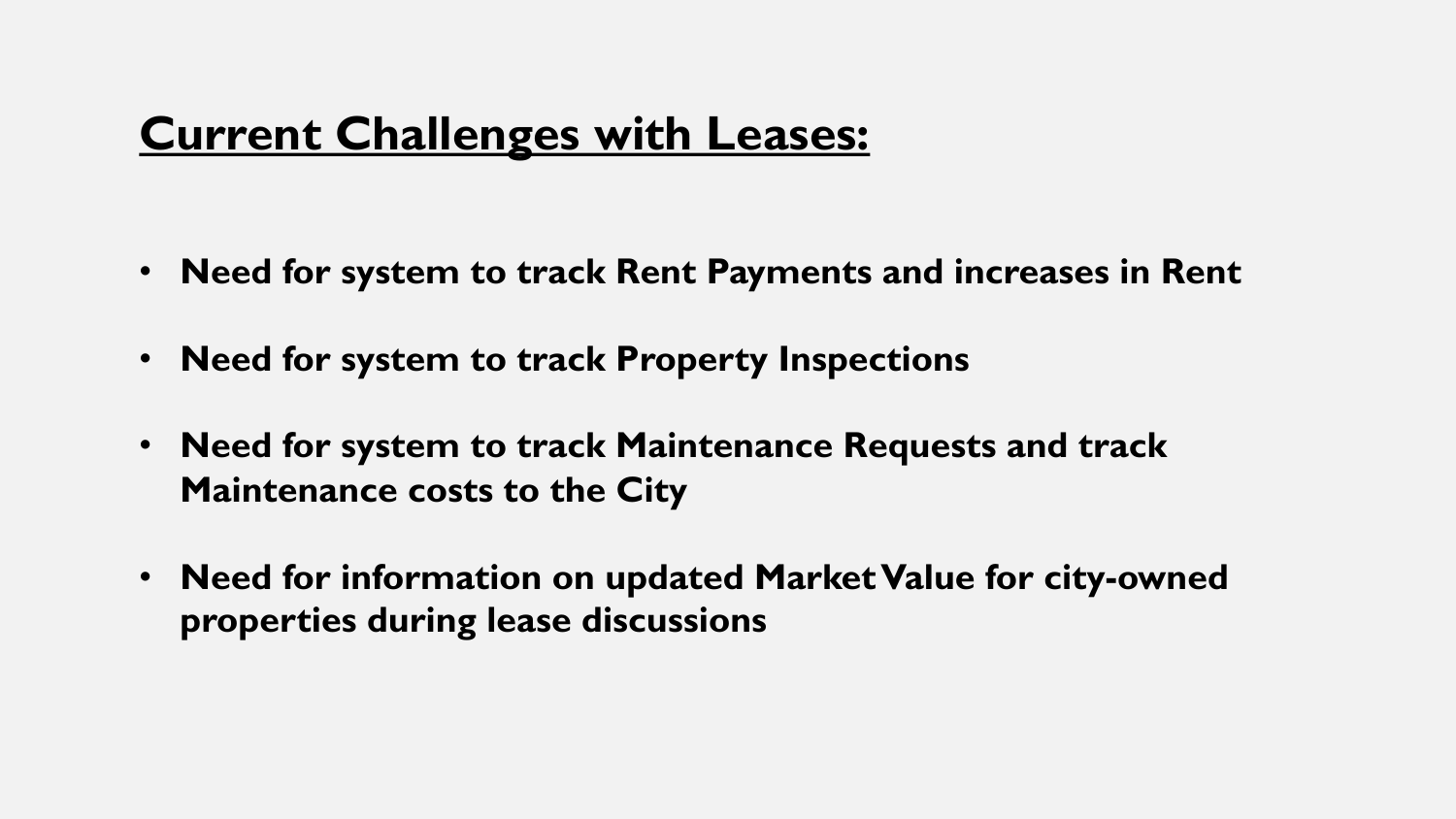| <b>ITEM</b>                  | <b>RECOMMENDATION</b>                                                                                                                                                                               |
|------------------------------|-----------------------------------------------------------------------------------------------------------------------------------------------------------------------------------------------------|
| <b>Need for Point Person</b> | One point person to be the official contact<br>with "Leases". This person will coordinate<br>with various departments, etc. for new leases<br>and lease renewals.                                   |
|                              | In addition, identify a departmental staff Point<br>of Contact for each Lease. This POC will be<br>responsible for tracking expiration, renewals,<br>tenant contact information, negotiations, etc. |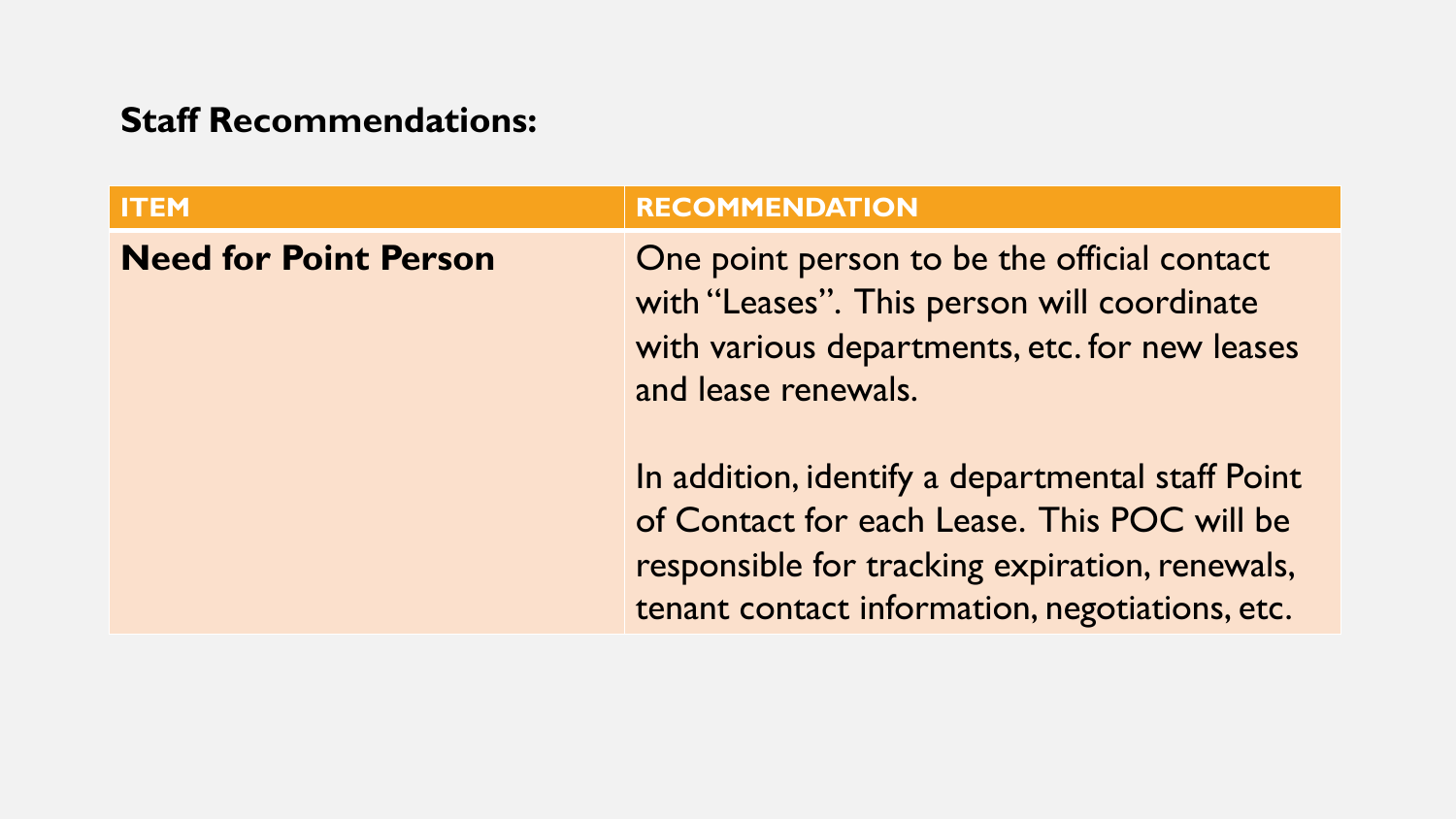| <b>ITEM</b>                                              | <b>RECOMMENDATION</b>                                                                                                                                                          |
|----------------------------------------------------------|--------------------------------------------------------------------------------------------------------------------------------------------------------------------------------|
| <b>Need for Consistent</b><br><b>Policies/Procedures</b> |                                                                                                                                                                                |
| <b>Lease creation/renewal</b>                            | A standard template will be created for<br>Leases and renewals/amendments.<br>However, each Lease will be customized to<br>address specific terms and other<br>considerations. |
| <b>Lease rates</b>                                       | Every Lease should include information on<br>the current Market Value of the proposed<br>Premises.                                                                             |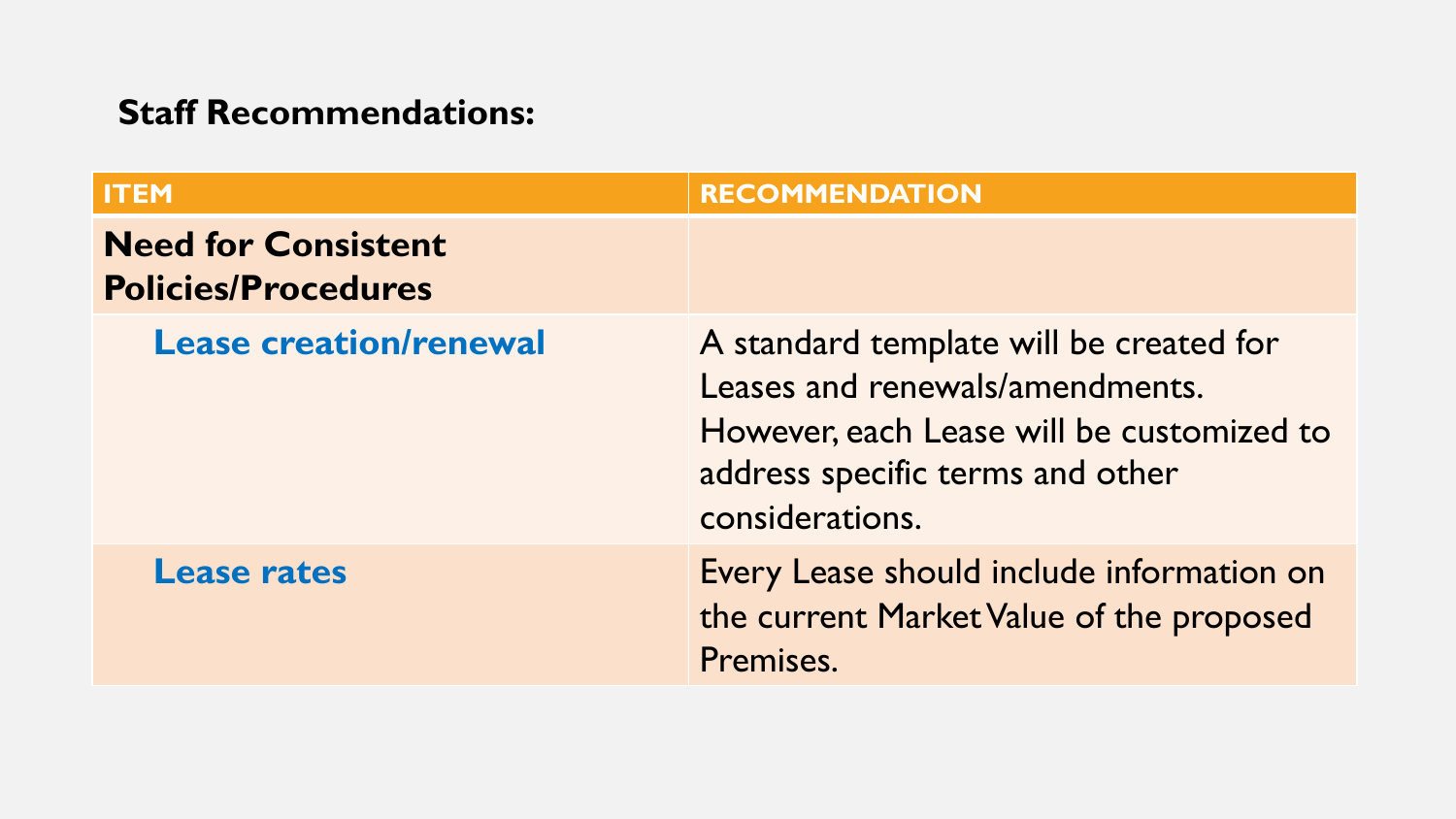| <b>ITEM</b>                                              | <b>RECOMMENDATION</b>                                                                                                                                                                   |
|----------------------------------------------------------|-----------------------------------------------------------------------------------------------------------------------------------------------------------------------------------------|
| <b>Need for Consistent</b><br><b>Policies/Procedures</b> |                                                                                                                                                                                         |
| <b>Property inspections</b>                              | City staff will schedule and inspect<br>Premises on an ongoing basis, as well as<br>prior to a new Lease or<br>renewal/amendment.                                                       |
| <b>Tenant and City responsibilities</b>                  | Maintenance and repairs, as well as other<br>considerations will be clearly defined in<br>each Lease. In addition, City<br>responsibilities should be commensurate<br>to the Rent paid. |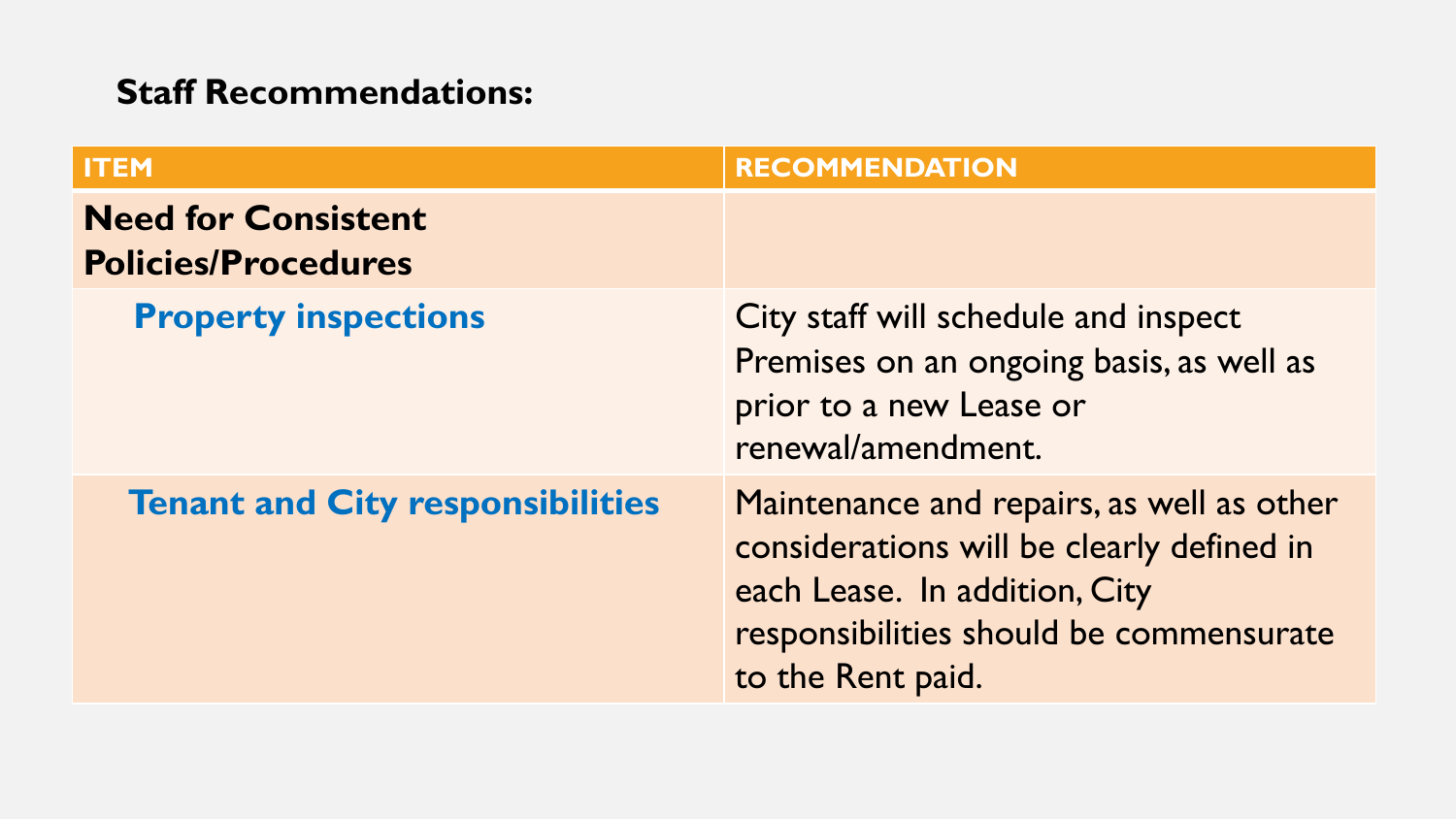| <b>ITEM</b>                                                    | <b>RECOMMENDATION</b>                                                                                                                                |
|----------------------------------------------------------------|------------------------------------------------------------------------------------------------------------------------------------------------------|
| <b>Need for system to track Lease</b><br><b>Renewals</b>       | City staff will create a system to track<br>lease renewals, and compliance with<br>leases.                                                           |
| <b>Need for System to track Rent</b><br><b>Payments</b>        | City staff will create a system to track<br>rent payments, increases in rent payments,<br>and reporting.                                             |
| <b>Need for System to track Property</b><br><b>Inspections</b> | City staff will create a system to schedule<br>and inspect Premises on an ongoing basis,<br>as well as prior to a new Lease or<br>renewal/amendment. |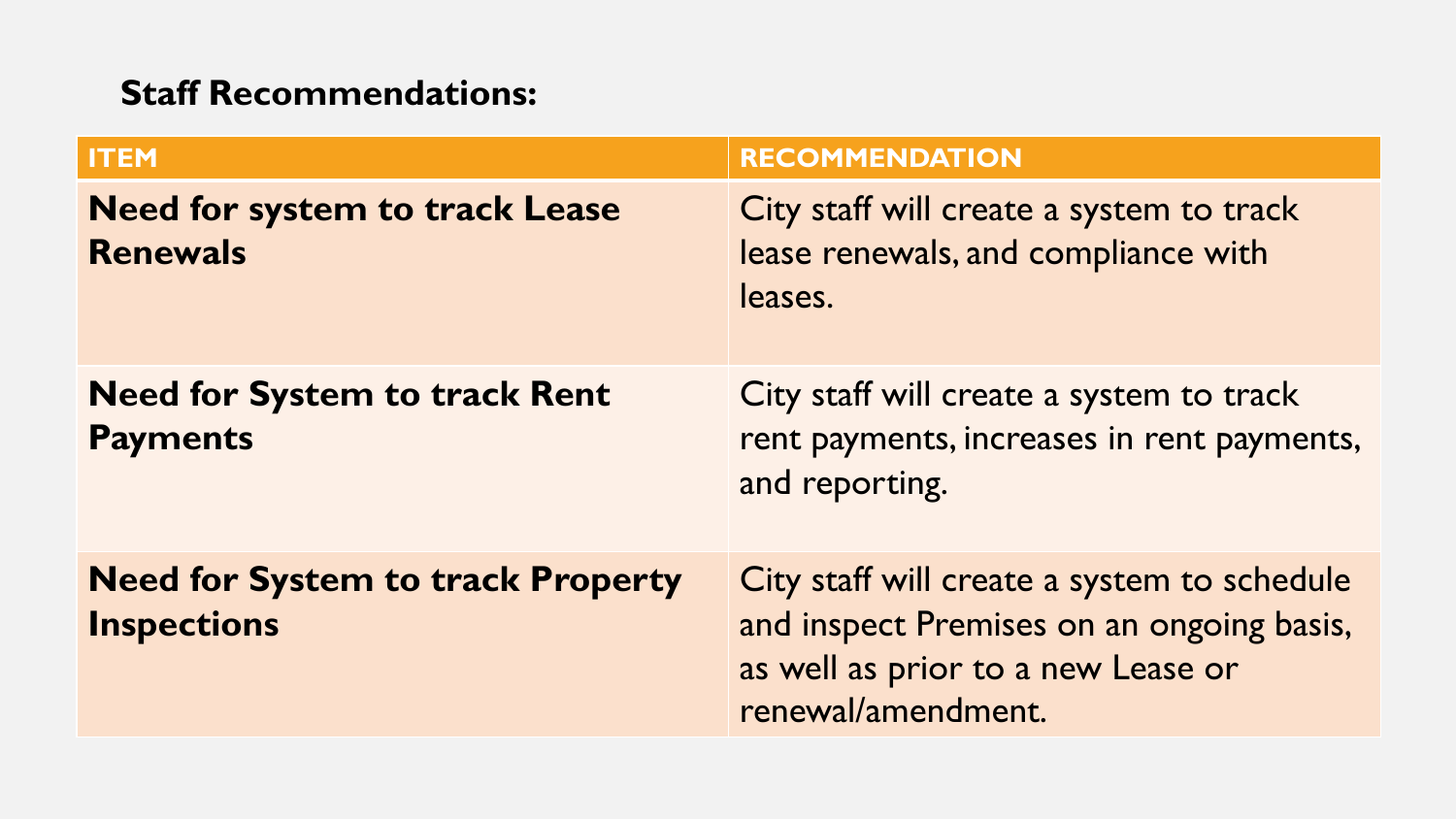| <b>ITEM</b>                                                                                                         | <b>RECOMMENDATION</b>                                                                                                                                                                                                                    |
|---------------------------------------------------------------------------------------------------------------------|------------------------------------------------------------------------------------------------------------------------------------------------------------------------------------------------------------------------------------------|
| <b>Need for system to track</b><br><b>Maintenance Requests and track</b><br><b>Costs to the City</b>                | City staff will create a standard point of<br>contact and procedures to handle<br>maintenance requests. This information<br>will be included in all Leases. In addition,<br>maintenance and repair costs to the City<br>will be tracked. |
| <b>Need for information on updated</b><br><b>Market Value for city-owned</b><br>properties during lease discussions | Every Lease discussion should include<br>information on the current Market Value<br>of the proposed Premises                                                                                                                             |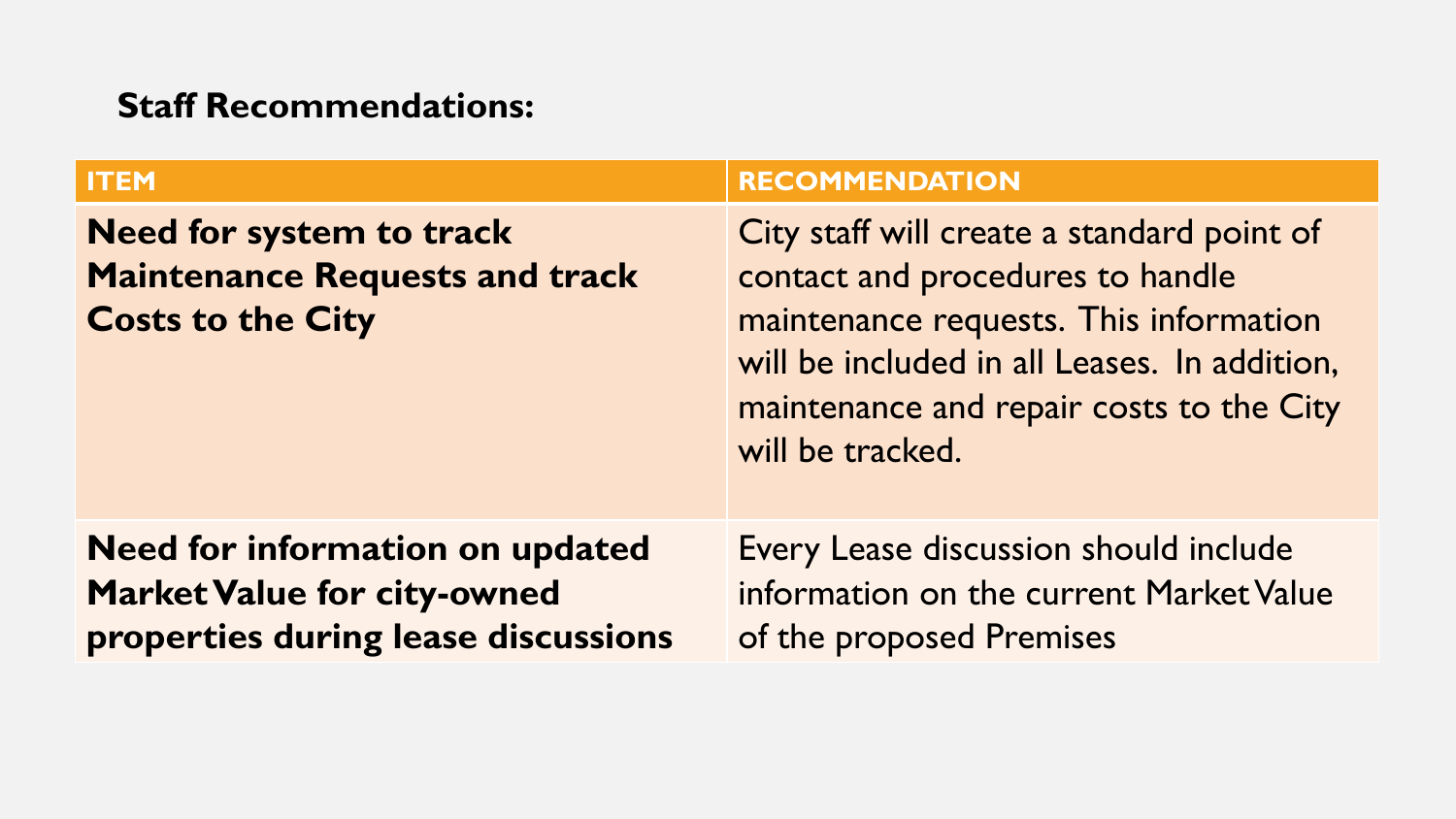### **Leases Required (City Owns Property)**

| <b>TIMEFRAME</b>                       | # LEASES |
|----------------------------------------|----------|
| <b>Currently No Lease in Place</b>     |          |
| <b>City of Promise</b>                 |          |
| <b>Expired Leases (renewal needed)</b> |          |
| ecoREMOD, 608 Ridge St.                |          |
| <b>McGuffey Art Center</b>             |          |
| <b>Meadow Creek Golf Course</b>        |          |
| <b>Omni Terrace Cafe</b>               |          |
| <b>Carver Rec Center sublease</b>      |          |
| <b>Renewals Needed 2022</b>            |          |
| <b>Mr. Fix Cell Phone Repair</b>       |          |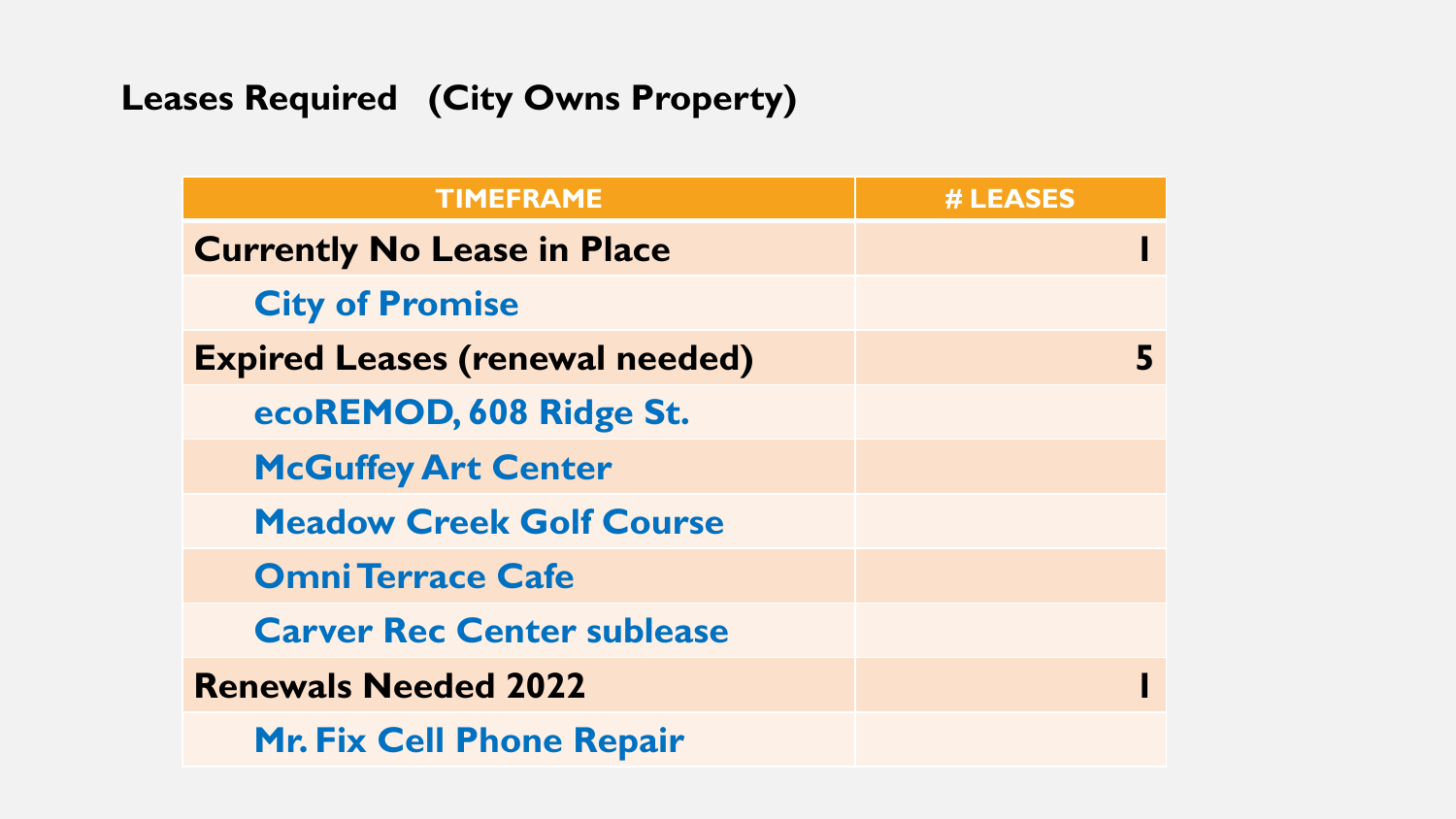### **Leases Required (City Owns Property)**

| <b>TIMEFRAME</b>                                    | # LEASES |
|-----------------------------------------------------|----------|
| <b>Renewals Needed 2023</b>                         |          |
| <b>Davis Field</b>                                  |          |
| <b>Albemarle Charlottesville Historical Society</b> |          |
| <b>CRHA</b>                                         |          |
| <b>Tastings</b>                                     |          |
| <b>Sealed With a Kiss</b>                           |          |
| <b>USPS</b>                                         |          |
| <b>Verizon</b>                                      |          |
| <b>Next Expiration Dates</b>                        |          |
| 2026, 2037, 2043, 2047, 2048, 2061                  |          |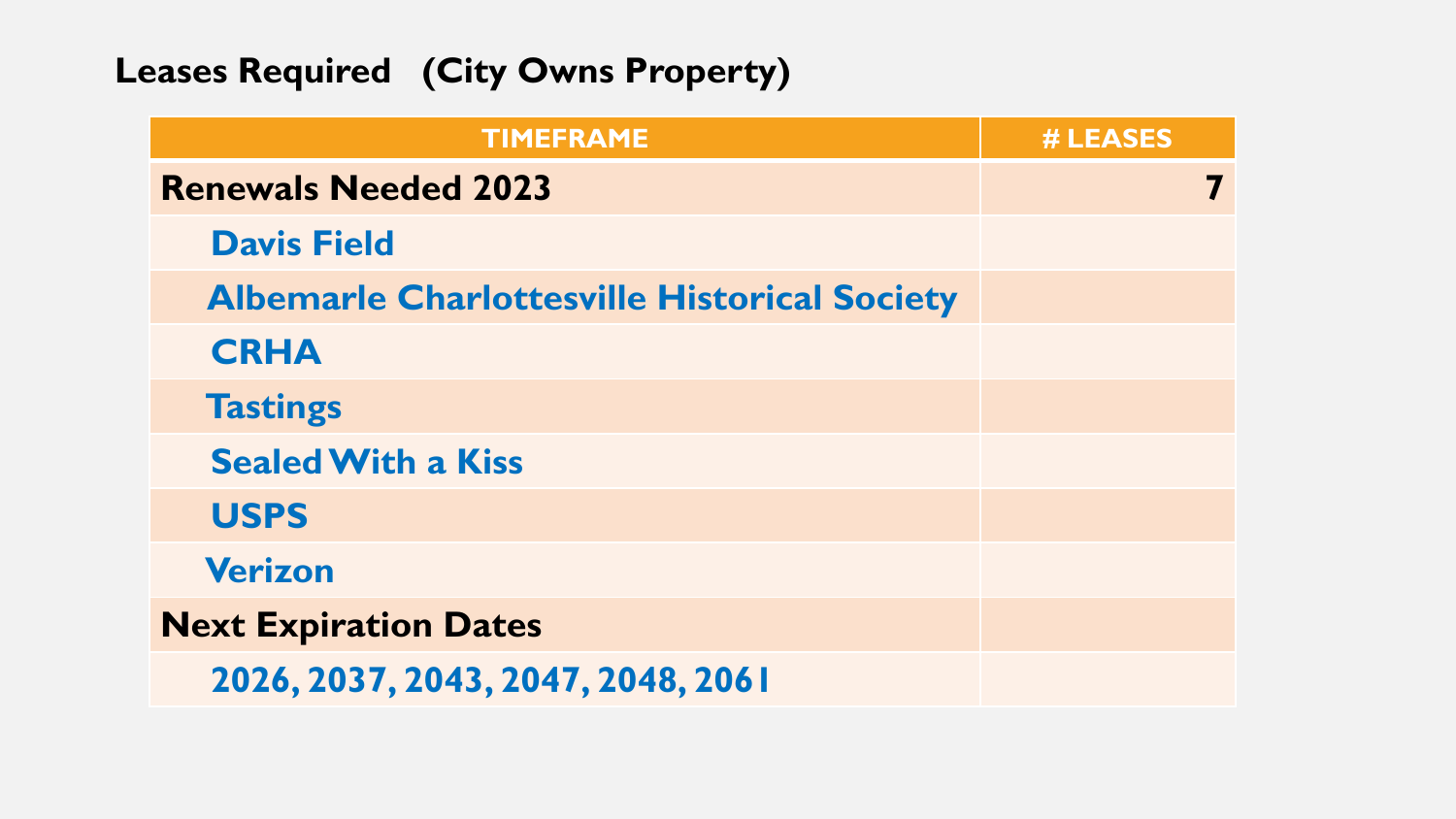### **Leases Required (City is Tenant)**

| <b>TIMEFRAME</b>                              | # LEASES |  |
|-----------------------------------------------|----------|--|
| <b>Expired Leases (renewal needed)</b>        |          |  |
| <b>Avon/Levy Parking Lot</b>                  |          |  |
| <b>Lambeth Pump Station</b>                   |          |  |
| <b>Renewals Needed 2022</b>                   |          |  |
| <b>City Market</b>                            |          |  |
| <b>Renewals Needed 2023</b>                   |          |  |
| <b>Charlottesville Community Media Center</b> |          |  |
| <b>Next Expiration Dates</b>                  |          |  |
| 2034, 2047, 2055                              |          |  |